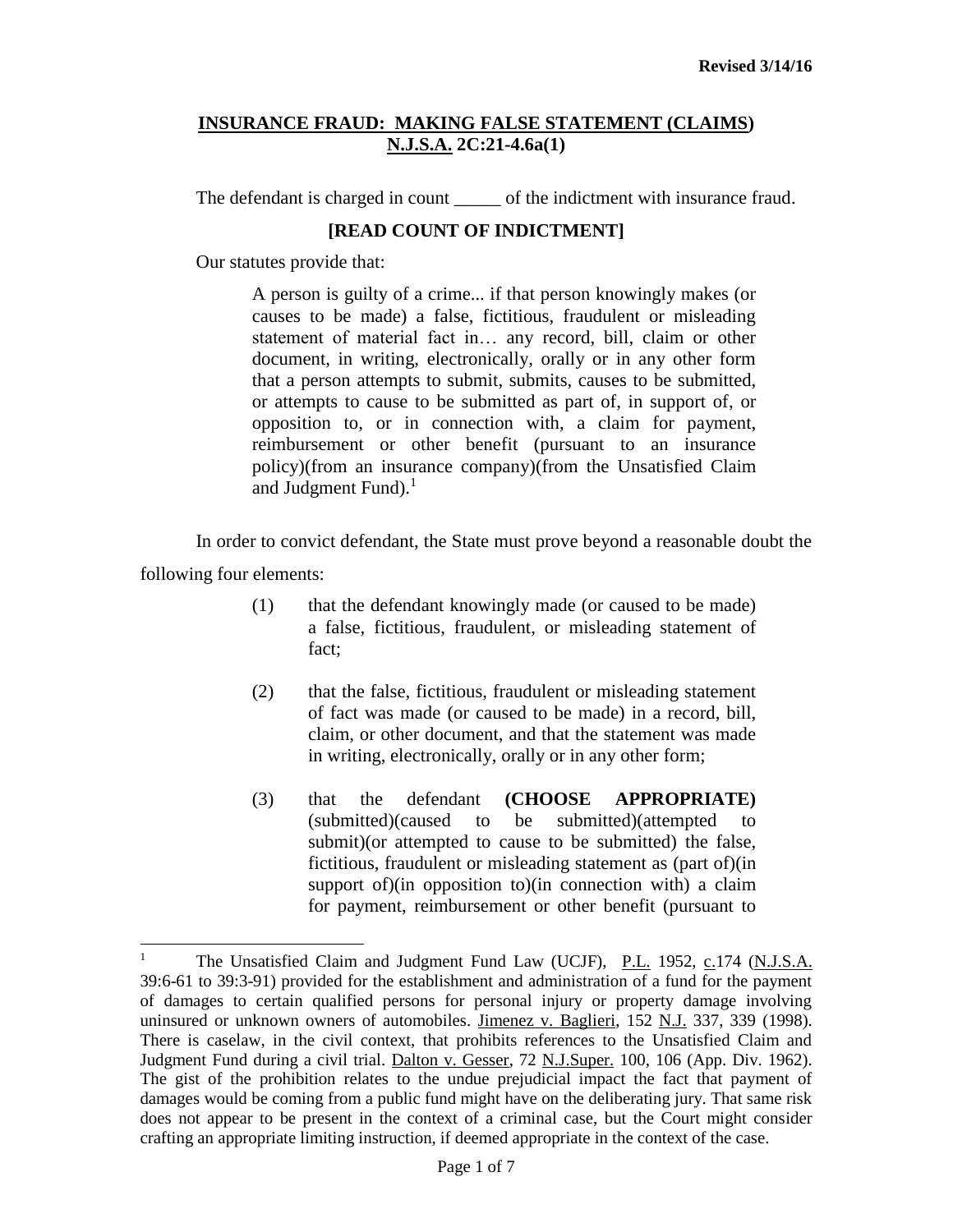an insurance policy) (from an insurance company)(from the Unsatisfied Claim and Insurance Judgment Fund);

(4) that the false, fictitious, fraudulent or misleading statement was material.

The first element that the State must prove beyond a reasonable doubt is that the defendant knowingly made a false, fictitious, fraudulent or misleading statement.

A person acts knowingly with respect to the nature of his/her conduct or the attendant circumstances if he/she is aware that his/her conduct is of that nature, or that such circumstances exist, or he/she is aware of a high probability of their existence. A person acts knowingly with respect to a result of his/her conduct if he/she is aware that it is practically certain that his/her conduct will cause such a result. "Knowing," "with knowledge," or equivalent terms have the same meaning. Knowingly is a state of mind and cannot be seen and can only be determined by inference from conduct, words or acts. Therefore, it is not necessary that witnesses be produced by the State to testify that a defendant said that he/she knowingly did something. His/Her knowledge may be gathered from his/her acts and his/her conduct and from all he/she said and did at the particular time and place and from all the surrounding circumstances reflected in the testimony [and evidence adduced at trial].

The second element requires the State to prove beyond a reasonable doubt that the defendant (made)(caused to be made) a false, fictitious, fraudulent or misleading statement of material fact in a record, bill, claim or other document. The statement may have been made in writing, electronically, orally or in any other form.

The third element the State must prove beyond a reasonable doubt is that the defendant (submitted) (caused to be submitted) (attempted<sup>2</sup> to submit)(attempted to cause to be submitted) the statement (as part of) (in connection with)(in support of)(in opposition to) a claim for payment, reimbursement or other benefit (pursuant to an insurance policy)(from an insurance company)(from the Unsatisfied Claim and Judgment Fund Law).

"Insurance policy" means the instrument, in writing, electronically or in any other form, in which are set forth the terms of any certificate of insurance, binder of coverage,

 $\frac{1}{2}$ If attempt is charged, the jury should be instructed from the Model Jury Charge, Attempt N.J.S.A. 2C:5-1, as attempt requires a purposeful mental state.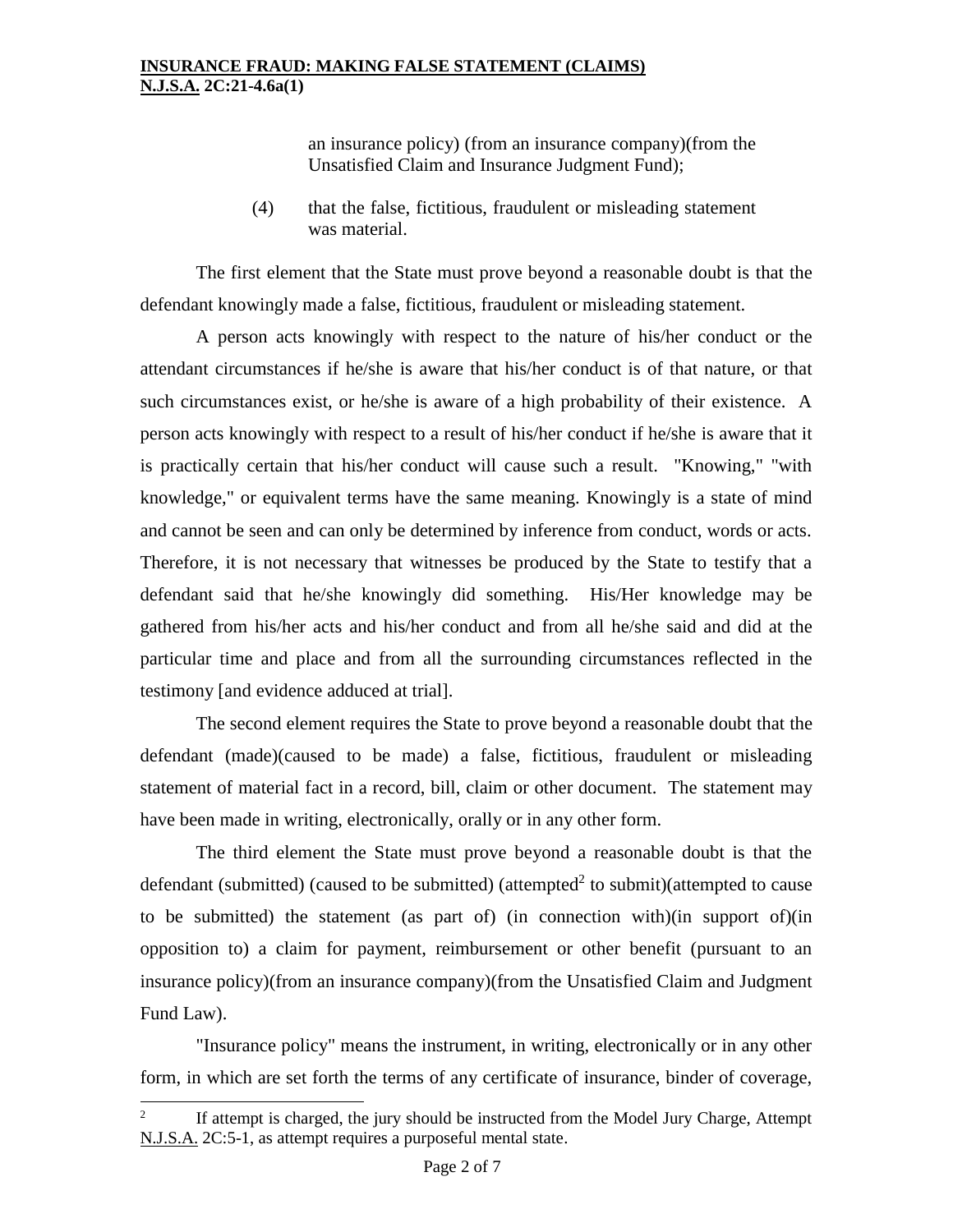contract of insurance or contract of re-insurance, issued by an insurance company, including, but not limited to, a State-assigned risk plan, plan of indemnity protection provided by or on behalf of a joint insurance fund or benefit plan, motor club service plan, or guaranty bond, surety bond, cash bond or any other alternative to insurance authorized or permitted by the State of New Jersey.<sup>3</sup>

Insurance company means any person, company, corporation, unincorporated association, partnership, professional corporation, agency of government and any other entity authorized or permitted to do business in New Jersey, subject to regulation by the State, or incorporated or organized under the laws of any other state of the United States or of any foreign nation or of any province or territory thereof, to indemnify another against loss, damage, risk or liability arising from a contingent or unknown event.

## **[CHARGE APPROPRIATE SECTION IF APPLICABLE:**

Insurance company includes, but is not limited to, an insurance company which can be in the form of any corporation, association, partnership, reciprocal exchange, interinsurer, Lloyd's insurer, fraternal benefit society or other person engaged in the business of insurance pursuant to Subtitle 3 of Title 17 of the Revised Statutes (C. 17:17- 1 et seq.), or Subtitle 3 of Title 17B of the New Jersey Statutes (C. 17B:17-1 et seq.); or any medical service corporation operating pursuant to  $P.L.$  1940, c. 74 (C. 17:48A-1 et [seq.\)](http://web2.westlaw.com/find/default.wl?rp=%2ffind%2fdefault.wl&vc=0&DB=1000045&DocName=NJST17%3A48A%2D1&FindType=L&AP=&fn=_top&rs=WLW8.02&mt=Westlaw&vr=2.0&sv=Split); or any hospital service corporation operating pursuant to  $P.L.$  1938, c. 366 [\(C.](http://web2.westlaw.com/find/default.wl?rp=%2ffind%2fdefault.wl&vc=0&DB=1000045&DocName=NJST17%3A48%2D1&FindType=L&AP=&fn=_top&rs=WLW8.02&mt=Westlaw&vr=2.0&sv=Split) [17:48-1 et seq.\)](http://web2.westlaw.com/find/default.wl?rp=%2ffind%2fdefault.wl&vc=0&DB=1000045&DocName=NJST17%3A48%2D1&FindType=L&AP=&fn=_top&rs=WLW8.02&mt=Westlaw&vr=2.0&sv=Split); or any health service corporation operating pursuant to  $P.L.$  1985, c. 236 (C. [17:48E-1 et seq.\)](http://web2.westlaw.com/find/default.wl?rp=%2ffind%2fdefault.wl&vc=0&DB=1000045&DocName=NJST17%3A48E%2D1&FindType=L&AP=&fn=_top&rs=WLW8.02&mt=Westlaw&vr=2.0&sv=Split); or any dental service corporation operating pursuant to P.L. 1968, c. 305 (C. [17:48C-1 et seq.\)](http://web2.westlaw.com/find/default.wl?rp=%2ffind%2fdefault.wl&vc=0&DB=1000045&DocName=NJST17%3A48C%2D1&FindType=L&AP=&fn=_top&rs=WLW8.02&mt=Westlaw&vr=2.0&sv=Split); or any dental plan organization operating pursuant to P.L. 1979, c. 478 (C. [17:48D-1 et seq.\)](http://web2.westlaw.com/find/default.wl?rp=%2ffind%2fdefault.wl&vc=0&DB=1000045&DocName=NJST17%3A48D%2D1&FindType=L&AP=&fn=_top&rs=WLW8.02&mt=Westlaw&vr=2.0&sv=Split); or any insurance plan operating pursuant to P.L. 1970, c. 215 (C. [17:29D-1\)](http://web2.westlaw.com/find/default.wl?rp=%2ffind%2fdefault.wl&vc=0&DB=1000045&DocName=NJST17%3A29D%2D1&FindType=L&AP=&fn=_top&rs=WLW8.02&mt=Westlaw&vr=2.0&sv=Split); or the New Jersey Insurance Underwriting Association operating pursuant to  $P.L.$  1968, c. 129 (C. [17:37A-1 et seq.\)](http://web2.westlaw.com/find/default.wl?rp=%2ffind%2fdefault.wl&vc=0&DB=1000045&DocName=NJST17%3A37A%2D1&FindType=L&AP=&fn=_top&rs=WLW8.02&mt=Westlaw&vr=2.0&sv=Split); or the New Jersey Automobile Full Insurance Underwriting Association operating pursuant to P.L. 1983, c. 65 (C. [17:30E-1 et seq.\)](http://web2.westlaw.com/find/default.wl?rp=%2ffind%2fdefault.wl&vc=0&DB=1000045&DocName=NJST17%3A30E%2D1&FindType=L&AP=&fn=_top&rs=WLW8.02&mt=Westlaw&vr=2.0&sv=Split) and the Market Transition Facility operating pursuant to section 88 of P.L. [1990, c.](http://web2.westlaw.com/find/default.wl?rp=%2ffind%2fdefault.wl&vc=0&DB=1077005&DocName=UU%28IE13A31691C%2DF04761B30B0%2D4F6EBC025C9%29&FindType=l&AP=&fn=_top&rs=WLW8.02&mt=Westlaw&vr=2.0&sv=Split) 8 (C. [17:33B-11\)](http://web2.westlaw.com/find/default.wl?rp=%2ffind%2fdefault.wl&vc=0&DB=1000045&DocName=NJST17%3A33B%2D11&FindType=L&AP=&fn=_top&rs=WLW8.02&mt=Westlaw&vr=2.0&sv=Split); or any risk retention group or purchasing group operating pursuant to the "Liability Risk Retention Act of 1986," [15 U.S.C.](http://web2.westlaw.com/find/default.wl?rp=%2ffind%2fdefault.wl&vc=0&DB=1000546&DocName=15USCAS3901&FindType=L&AP=&fn=_top&rs=WLW8.02&mt=Westlaw&vr=2.0&sv=Split) § 3901 et

 $\overline{3}$ <sup>3</sup> N.J.S.A. 2C:21-4.5.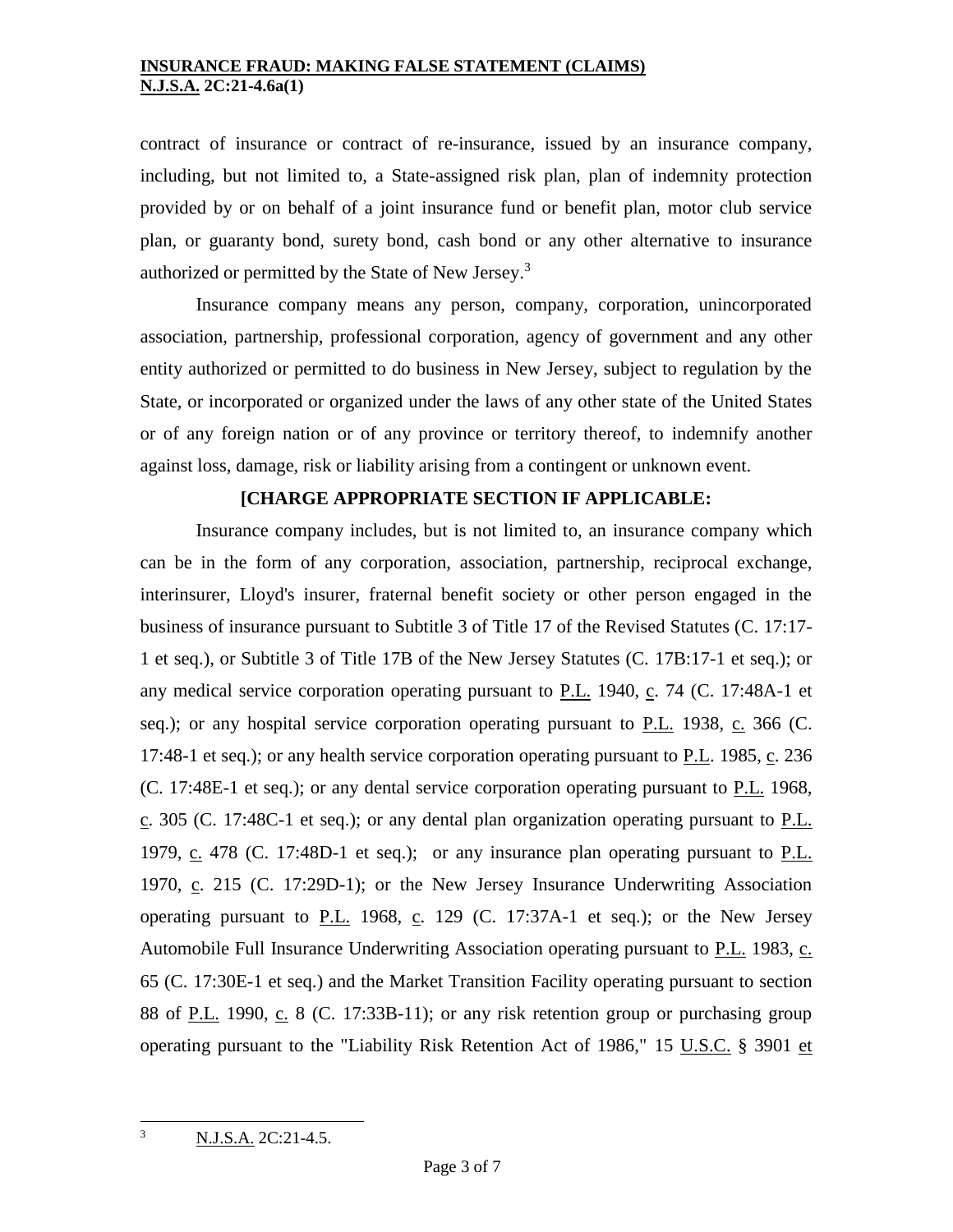[seq.,](http://web2.westlaw.com/find/default.wl?rp=%2ffind%2fdefault.wl&vc=0&DB=1000546&DocName=15USCAS3901&FindType=L&AP=&fn=_top&rs=WLW8.02&mt=Westlaw&vr=2.0&sv=Split)<sup>4</sup> or a self-insurer, re-insurer, reciprocal exchange, inter-insurer, hospital, medical or health service corporation, health maintenance organization, surety, assigned risk plan, joint insurance fund, and any other entity legally engaged in the business of insurance as authorized or permitted by the State of New Jersey, including but not limited to any such entity incorporated or organized under the laws of any other state of the United States or of any foreign nation or of any province or territory thereof.<sup>5</sup>]

## **[RESUME MAIN CHARGE AND CHARGE IN ALL CASES]**

The fourth element the State must prove beyond a reasonable doubt is that the statement made was material.

An insured's misstatement is material if it could have reasonably affected the decision by an insurance company to provide insurance coverage to a claimant or the decision to provide any benefit pursuant to an insurance policy or the decision to provide reimbursement or the decision to pay a claim.<sup>6</sup> (THE COURT SHOULD TAILOR **THIS PORTION OF THE CHARGE TO THE FACTS IF MATERIALITY IS DISPUTED**) 7

## **[CHARGE IF APPLICABLE]**

## **(Statutory Inference regarding signature or initials)<sup>8</sup>**

If you find that \_\_\_\_\_\_\_\_ signed or initialed an application, bill, claim, affidavit, certification, record or other document, then you may infer that he/she read and reviewed the application, bill, claim, affidavit, certification, record or other document.

An inference is a deduction of fact that may be drawn logically and reasonably from another fact or group of facts established by the evidence. Whether or not an inference should be drawn is for you to decide using your own common sense, knowledge and everyday experience. Ask yourselves is it probable, logical and reasonable. However, you are never required or compelled to draw an inference. You

 $\overline{4}$  $\frac{1}{5}$  P.L. 1983, c. 320 (sec. 3)(N.J.S.A. 17:33A-3).

 $\frac{5}{6}$  N.J.S.A. 2C:21-4.5.

 $\frac{6}{7}$  State v. Goodwin, 224 N.J. 102, 115 (2016).

See Model Jury Charges, Criminal, Perjury, N.J.S.A. 2C:28-1b. This paragraph should be tailored to the appropriate facts of the case if the issue regarding materiality is disputed or falls outside the examples cited. The New Jersey Supreme Court has consistently held that the subjective good faith of the applicant regarding an "innocent" mistake was not relevant to the materiality determination. Palisades Safety and Ins. Ass'n v. Bastien, 175 N.J. 144, 151 (1995).

 $8 \text{ N.J.S.A. } 2C:21-4.6(c).$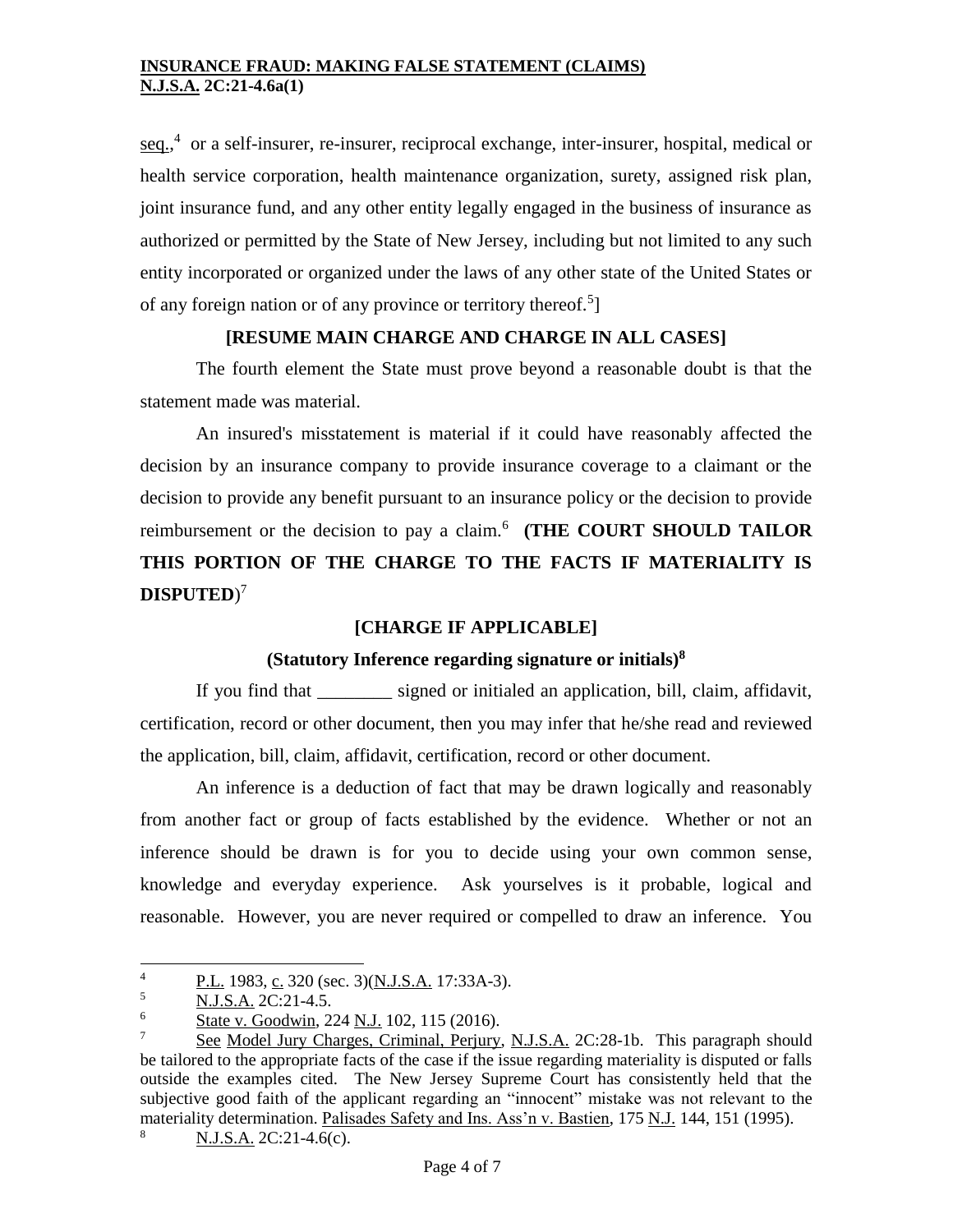alone decide whether the facts and circumstances shown by the evidence support an inference and you are always free to draw or not to draw an inference. If you draw an inference, you should weigh it in connection with all the other evidence in the case keeping in mind that the burden of proof is upon the State to prove all the elements of the crime beyond a reasonable doubt.

## **[CHARGE IF APPLICABLE]**

### **(Multiple fraudulent statements alleged in a single narrative or document)**

The State alleges that the defendant made multiple statements that are alleged to be false, fictitious, fraudulent or misleading which are contained in the same narrative or document relating to the claim. Multiple fraudulent statements may be considered by you to constitute multiple acts of insurance fraud only if the alleged fraudulent statement relates to a conceptually distinct claim. (Here, the State alleges the claims are distinct: Instruct the jury as to the nature of the State's claim. Charge the defendant's version, if requested.)

If the multiple statements made in a single narrative or document relate to a claim that is conceptually similar, it may then constitute only a single act of insurance fraud.<sup>9</sup> Thus, you must unanimously find that the State has met its burden to prove the four elements that I have defined for you as to a particular statement contained in any single narrative or document.<sup>10</sup> In other words, all twelve of you must agree that a particular statement contained in the narrative or document satisfies all four elements beyond a reasonable doubt in order to find the defendant guilty.

## **[RESUME MAIN CHARGE]**

<sup>9</sup> State v. Fleischman, 189 N.J. 539, 554 (2007). As an example where multiple false statements in a single narrative would constitute separate acts, Fleischman points to the situation where a false statement is made that an automobile was stolen, and that a false claim was made that a fur coat was in the automobile at the time of the theft. This would constitute separate acts of insurance fraud, even if contained in a single narrative.  $\underline{Id}$ , at 546-547 n.3.<br><sup>10</sup> The Committee's view is that this specific unanimity charge is required.

The Committee's view is that this specific unanimity charge is required as to a particular statement pursuant to State v. Frisby, 174 N.J. 583 (2002) and State v. Gentry, 183 N.J. 30 (2005) and the cases cited therein as a matter of state constitutional law. Although a specific unanimity charge is not required in every circumstance where the jury must find some preliminary factual circumstances which might be evidence of a single course of conduct, *see e.g*. State v. Parker, 124 N.J. 628, 633 (1994) and examples cited therein, the discrete inquiry the jury must undertake regarding the materiality of a statement seems to make this scenario more like those examples cited in Frisby and Gentry which require a specific unanimity instruction as opposed to Parker and examples cited therein. A special verdict form may be needed to be used if the circumstances warrant.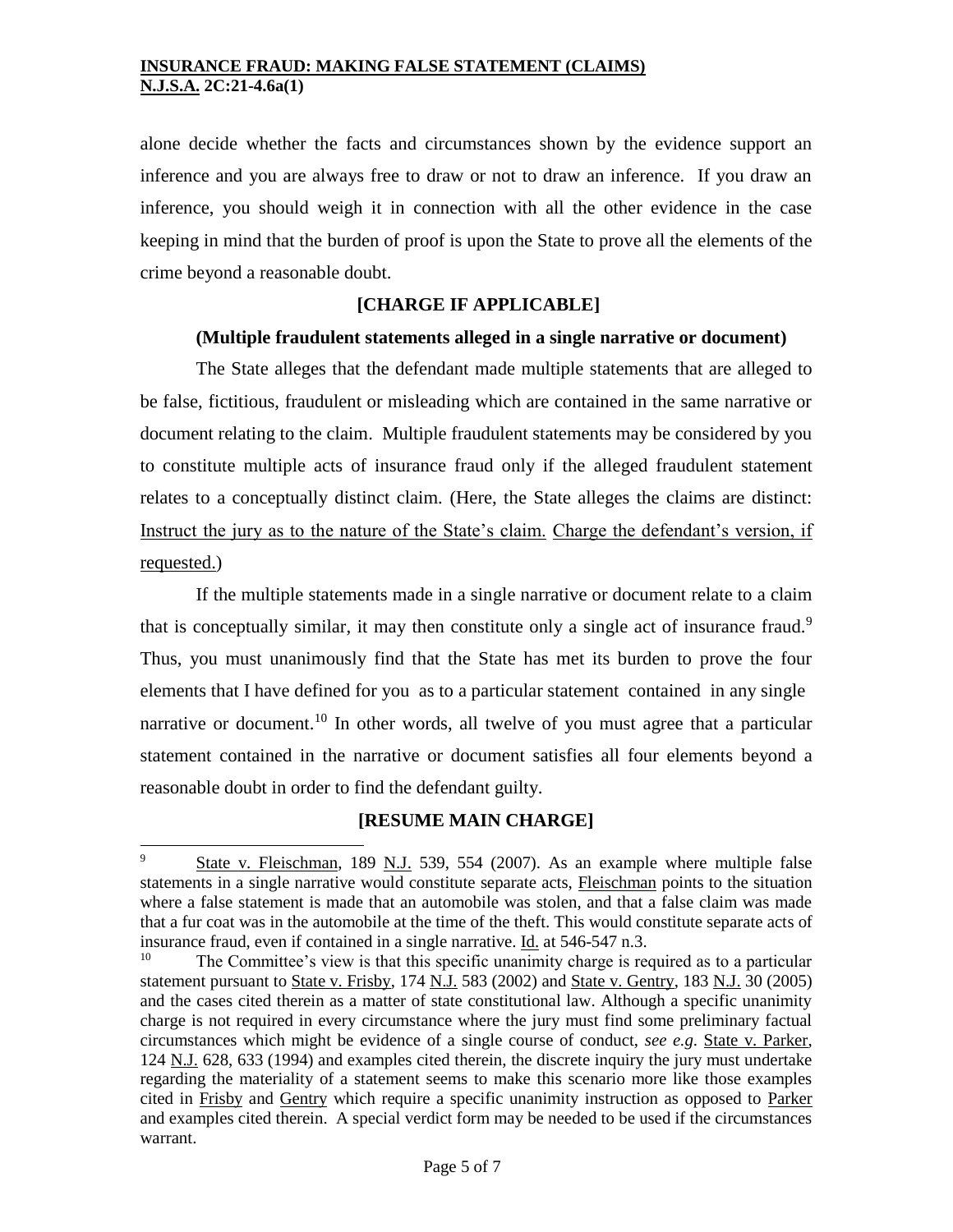If the State has failed [to prove any of these elements beyond a reasonable doubt, then you must find defendant not guilty of the crime of insurance fraud. If you find that the State has proven beyond a reasonable doubt each of the four elements, then you must find defendant guilty of the crime of insurance fraud. If you find the defendant guilty of the crime of insurance fraud, you must then go on to consider the following.

## **[CHARGE IF SECOND DEGREE INSURANCE FRAUD IS ALLEGED]**

If you find that the State has proven the defendant guilty of insurance fraud, you must then consider if the defendant knowingly committed five or more acts of insurance fraud that had an aggregate value of at least one thousand dollars.

A section of our statute provides that the more serious crime of insurance fraud is if the defendant knowingly committed five or more acts of insurance fraud that had an aggregate value of at least one thousand dollars. $^{11}$ 

I have already defined the mental state of knowingly for you.

If a statement is contained in a separate document or narrative, even if it is related to a single claim, the statement contained in the separate document or narrative may constitute an individual act of insurance fraud.<sup>12</sup> However, multiple statements in the same narrative or document relating to a conceptually similar claim may only constitute a single act of insurance fraud. Thus, to find five or more acts, you must find that the State has proven beyond a reasonable doubt, that the defendant knowingly made false, fictitious, fraudulent or misleading statements or omitted a material fact or caused to be omitted a material fact, in five or more discrete documents or narratives. Statements relating to the same claim that are contained in separate narratives or documents may constitute more than a single act, if the State has proven beyond a reasonable doubt that defendant submitted (caused to be submitted) (attempted<sup>13</sup> to submit)(attempted to cause to be submitted) the particular statement (as part of) (in connection with)(in support of)(in opposition to) a claim for payment, reimbursement or other benefit (pursuant to an insurance policy)(from an insurance company)(from the Unsatisfied Claim and Judgment

 $11$ <sup>11</sup> N.J.S.A. 2C:21-4.6(b). The statute states that claims of health care claims fraud can be aggregated under this section. If there are allegations of health care claims fraud, N.J.S.A. 2C:21.4.2, the Model Jury Charge on Health Care Claims Fraud should be used as appropriate for those alleged acts.

 $\frac{12}{13}$  State v. Fleischman, 189 <u>N.J.</u> at 554.

If attempt is charged, the jury should be instructed from the Model Jury Charge, Attempt N.J.S.A. 2C:5-1, as attempt requires a purposeful mental state.